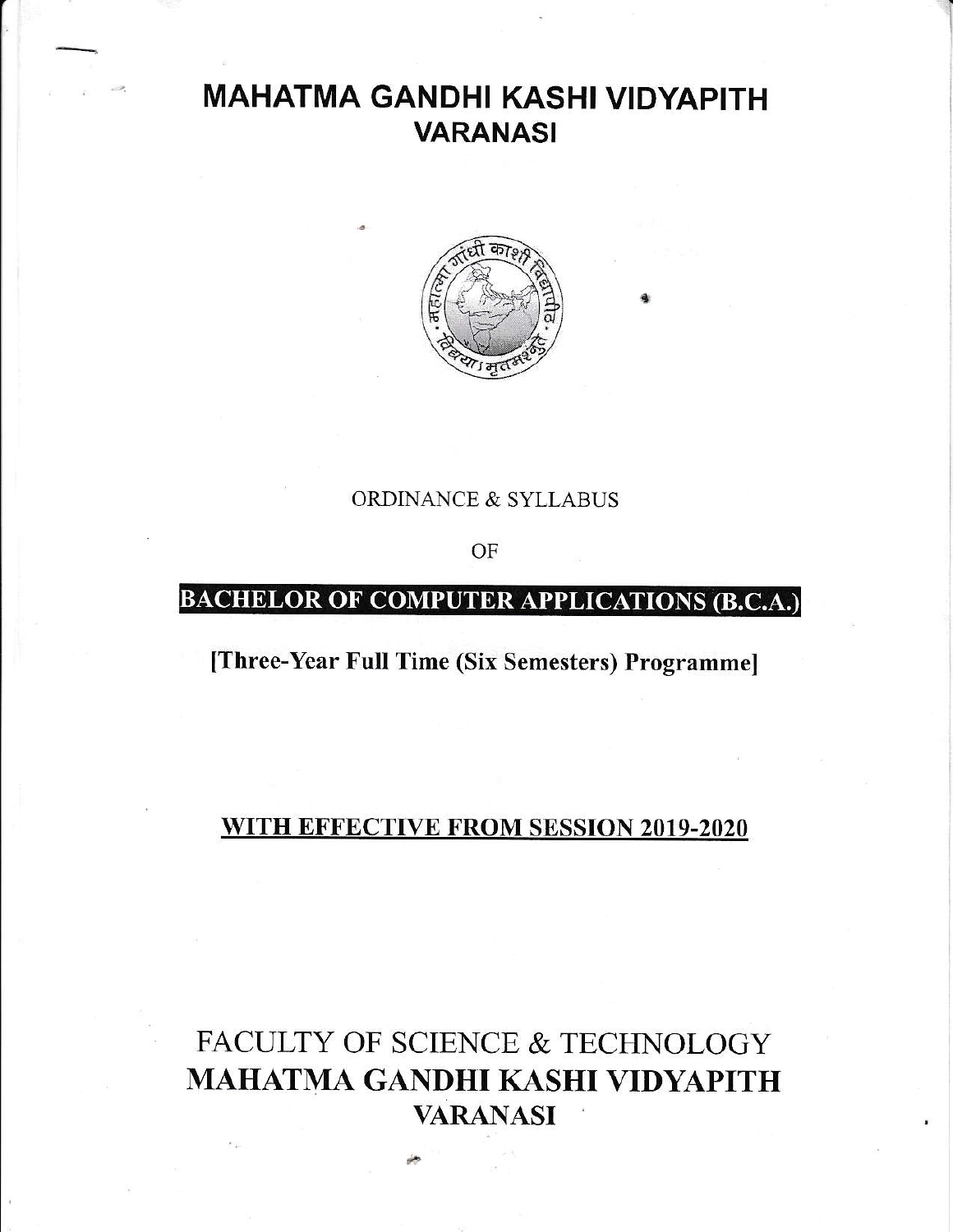## MAHATMA GANDHI KASHI VIDYAPITH, **VARANASI**

### **FACULTY OF SCIENCE & TECHNOLOGY BACHELOR OF COMPUTER APPLICATIONS (B.C.A.)**

#### [Three-Year Full Time (Six Semesters) Programmel

The following Ordinances have been framed governing the admission, course structure, examinations and other allied matters relating to the Three-Year (Six Semesters) Bachelor of Computer Application Degree Course of Mahatma Gandhi Kashi Vidyapith, Varanasi:

#### **ORDINANCE**

#### 1. **ADMISSION**

- The intake to the BCA course of an Institution/College, affiliated to MGKVP  $1.1$ University, shall be fixed by the University/Institution.
- 1.2 All matters relating to admission to the BCA course shall be dealt with by the Admission Committee of the concerned Institution/College.
- $1.3$ The BCA course is open to all candidates who have passed the Intermediate or  $10 + 2$  Examination with Mathematics as one subject from a recognized Board. The candidates appearing in Intermediate or  $10 + 2$  examination shall also be eligible to apply for admission to the BCA Course.
- The candidates seeking admission to the course shall apply on a prescribed  $1.4$ Application Form obtainable from the University / Affiliated College on the payment of an Application Fee fixed by the Admission Committee of the University / Affiliated College.
- $1.5$ All applicants shall have to appear in an Admission Test as may be prescribed for the purpose by the Admission Committee of the Institution/College. The Admission Committee shall inform the date, time and place of the Admission Test to all the eligible applicants. However, in case the number of applications received is less than two times the prescribed seat strength, the admission shall be conducted on merit basis.

L.

- 1.6 The Admission Committee of the Institution/College shall prepare the merit list of the candidates on the basis of Admission Test (if test is conducted) and shall admit them to the BCA course strictly in order of merit.
- A candidate admitted to the BCA Course shall also have to get himself/herself  $1.7$ enrolled as the student of MGKVP-University by filling up a prescribed online form and paying the Enrolment Fee as fixed by the University.
- 1.8 Admission to BCA course cannot be claimed by any candidate as a matter of right. The Admission Committee of the Institution/College shall have power to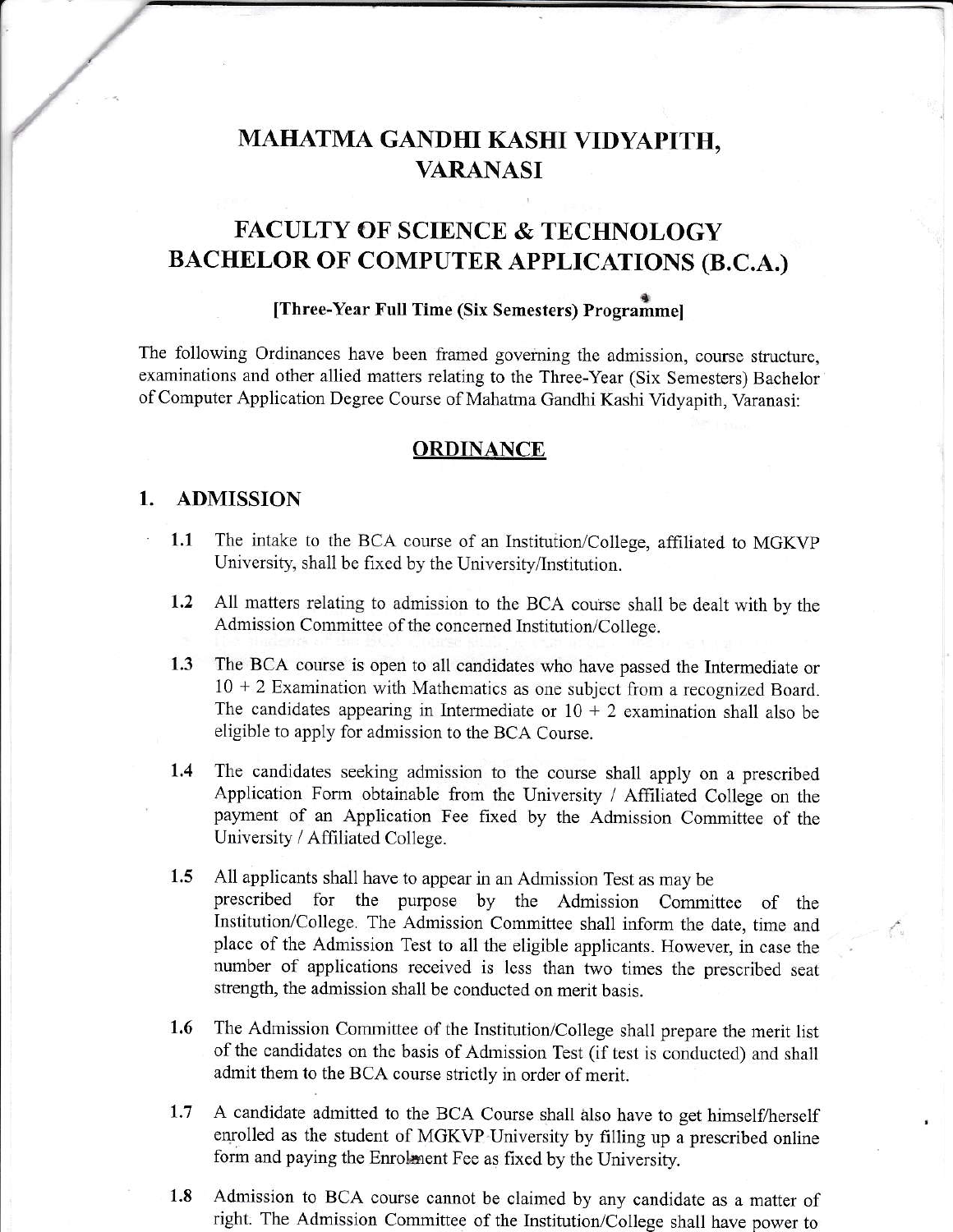The decision of the Admission Committee shall be final and binding upon the candidates.

### 2. COURSES OF STUDY AND EXAMINATION

- $2.1$ The BCA course shall be conducted in accordance with the University 'Academic Calendar'.
- A candidate admitted to the BCA Course shall pursue a regular course of study  $2.2$ in all the Six Semesters of the course and attend at least 75% of the classes held in each semester to be eligible to appear in the Semester Examinations. However, any deficiency in attendance may be condoned by the Director/Principal of the concerned Institution/College on cogent reasons.
- $2.3$ All the Six Semester Examinations of the BCA course shall be conducted by means of written papers, sessional, reports; viva-voce and such other assignments as may be prescribed for the purpose from time to time in these Ordinances. Ordinarily, the Semester Examinations shall be held in December and April each year.
- $2.4$ For appearing in the BCA Semester Examinations each student shall have to fill up the online Examination Form and submit the same to the Head of the Institution/College by a date prescribed for the purpose for being forwarded to the Registrar/Controller of Examinations of MGKVP University.
- $2.5^{\circ}$ The students of the BCA Course shall be examined in the following subjects in accordance with the syllabi prescribed hereunder:
- $2.6^{\circ}$ In each of the above subjects prescribed for the Semester Examinations, there shall be two components:
	- Theory Paper: Each theory paper shall be of 3 hours' duration and shall  $(a)$ carry 75 marks. Ordinarily there shall be 8 questions out of which 5 questions carrying equal marks shall have to be answered by the candidates.
	- (b) Practical Paper: Practical examination shall be conducted in each semester according to the provisions laid down in the syllabus.
	- Sessional: In each subject, there shall be sessional of 25 marks which will (c) be organized by the teachers concerned in consultation with the Director/Principal of the affiliating Institution/College. The sessional shall have the following pattern:

| WRITTEN TEST:                    | 15 Marks |
|----------------------------------|----------|
| ASSIGNMENTS/PRESENTATION:        | 05 Marks |
| ATTENDANCE & GENERAL DESCIPLINE: | 05 Marks |

 $2.7$ **Project Report and Viva-Voce**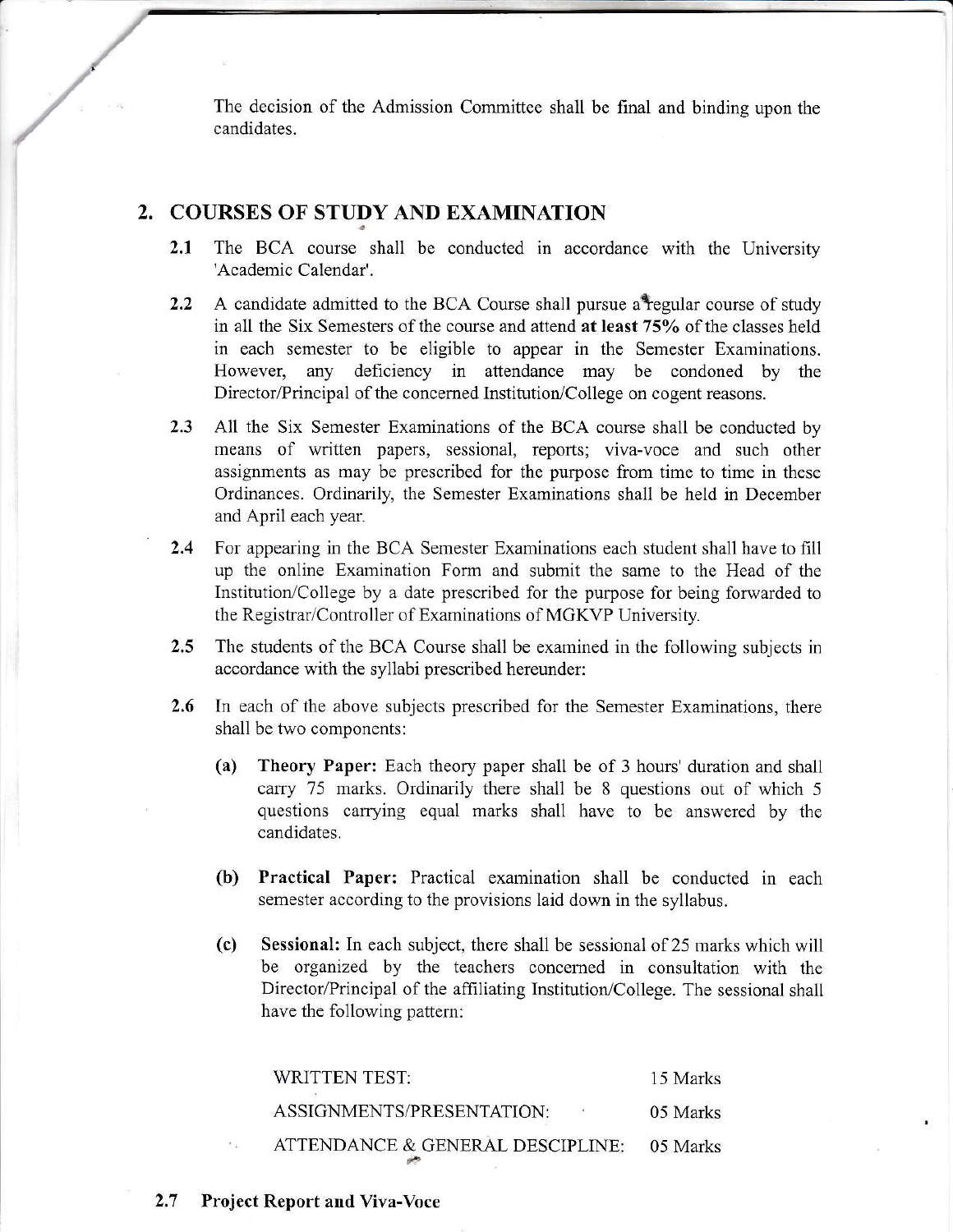During Sixth Semester, every student of BCA shall be required to complete a Project under the supervision of a Faculty Member approved by Director / Head of the Department. The students have to submit the report by a fixed date to their respective supervisor. The Semester Project-Report and Viva-Voce carrying 150 marks will be evaluated by the external examiner appointed by the university.

### 3. DECLARATION OF THE RESULT

3.1 The maximum marks assigned and the minimum % pass marks assigned for each Theory Paper, Sessional, Project Report and Viva-Voce in the Semester Examinations shall be as follows:

| Paper / Project / Viva-voce  | <b>Max. Marks Assigned</b> | Minimum Pass % |
|------------------------------|----------------------------|----------------|
| Theory Paper + Sessional     | $75 + 25 = 100$            | 40             |
| Lab Examination              | 50                         | 40             |
| Project Report and Viva-Voce | 100                        | 40             |

 $3.2$ The results of the BCA Semesters - I, II, III, IV and V Semester Examinations shall be declared in two classes:

(a) Pass: who fulfill the above conditions as laid down in the Ordinance 3.1 above.

(b) Failed and promoted: who do not fulfill the above conditions.

- Those who fail in the first, second, third, fourth, fifth and sixth Semester  $3.3$ Examinations shall be promoted to the next higher semester class, but they shall be required to re-appear in the theory papers in which they had failed along with the students of the next batch, on payment of the prescribed examination fee. The marks obtained by such students in the theory papers shall be substituted in place/s of the earlier marks and their results shall be declared accordingly. In case, a student fails to obtain minimum pass percentage in Project Report, he/she shall have to submit a fresh Project Report. The marks obtained on Project Report shall be incorporated in the fresh marks-sheet issued in lieu of the earlier one.
- 3.4 The Sessional marks of failed and promoted candidates shall, however, be carried forward as such to the next examination in which they reappear.
- 3.5 A candidate securing 60% or above will be awarded First division and candidates securing 50% or more but less than 60% marks in the aggregate will be placed in Second division. However, a candidate has to secure a minimum of 50% marks in the aggregate for passing.
- 3.6 Those who fail in any paper of I, II, III, IV, V or VI Semester Examination shall not be ranked while declaring the final result of the BCA Course.